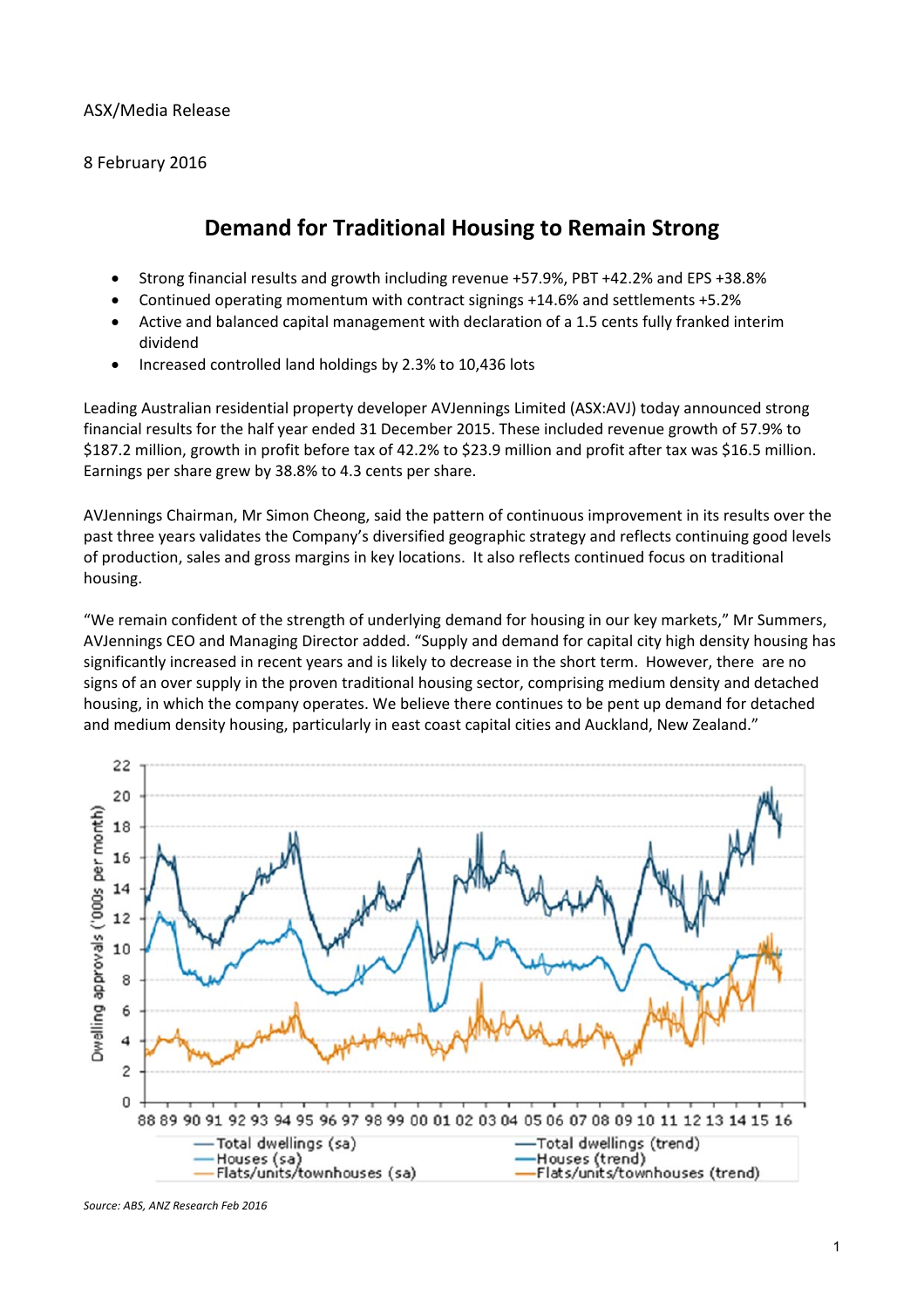### **Operating momentum**

Continued positive operating momentum delivered strong financial results. Contract signings grew 14.6% to 999 lots, up from 872 in the prior corresponding period. Settlements grew 5.2% to 694 lots, up from 660 lots in the prior corresponding period.

Work in progress was up 5.5% on the prior corresponding period to 1,623 lots and 7.3% up from the position at 30 June 2015 (1,512 lots). The level of completed unsold stock remains insignificant at less than 1.1% of total lots under control.

"We believe that the important drivers of demand in our markets are quite different from those affecting markets for CBD apartment towers and inner‐ring established housing," Mr Summers said. "We remain committed to delivering quality affordable housing in modern, vibrant communities that satisfies our customers' needs and their response continues to underpin the Company's steadily improving performance."

New South Wales and Queensland businesses contributed strongly to the first half result. These businesses continue to benefit from buoyant market conditions and proactive decisions relating to project delivery and product mix.

Once again, 'Arcadian Hills', Cobbitty and 'Argyle at Elderslie' were strong contributors to profit, generating good margins with new stages at each underway. 'Magnolia', Hamlyn Terrace on the New South Wales Central Coast is performing well and project development of a major new stage there recently commenced. Acquisition of the remaining 50% interest in the 'Argyle' project at Elderslie will boost the Company's revenue and margin in New South Wales in the second half.

Market activity and selling prices continue to firm‐up in Brisbane, Caloundra and Coomera with new stages underway at 'Creekwood' and 'Big Sky'.

Activity in Melbourne is expected to further strenghten in the second half when new product at 'Lyndarum' and 'Hazelcroft' becomes available for sale and development works commence on the Wollert land, owned in joint venture with Australian Super. Construction of the first sub‐stage of the Company's new flagship medium density project 'Waterline Place', located in the Melbourne bayside suburb of Williamstown, commenced during the first half and settlements are expected to commence early next calendar year.

Auckland remains an excellent market and 'Hobsonville Point' continues to experience significant demand. Strong contract signings were achieved in the first half that will translate into excellent revenue and margin in the second half.

The South Australian residential market remains stable but subdued and the Company's small investment in four residential projects in Perth, Western Australia is performing in line with expectations.

#### **Capital Management**

Directors are also pleased to declare a fully franked interim dividend of 1.5 cents per share to be paid in April 2016 (1.0 cent per share was paid in April 2015) and reaffirm the Company's full year target dividend payout range of 40‐50.0% of profit after tax.

Gearing (net debt/ total assets) remains low at 22.9% (total net debt \$154.6 million). Whilst higher than the position at 30 June 2015 (13.6%) and 31 December 2014 (17.9%) the increase reflects seasonal build‐up in production and new acquisitions. The Company also continued its programme of diversifying and expanding its sources of funding by securing a project finance commitment of \$92 million for 'Waterline Place'.